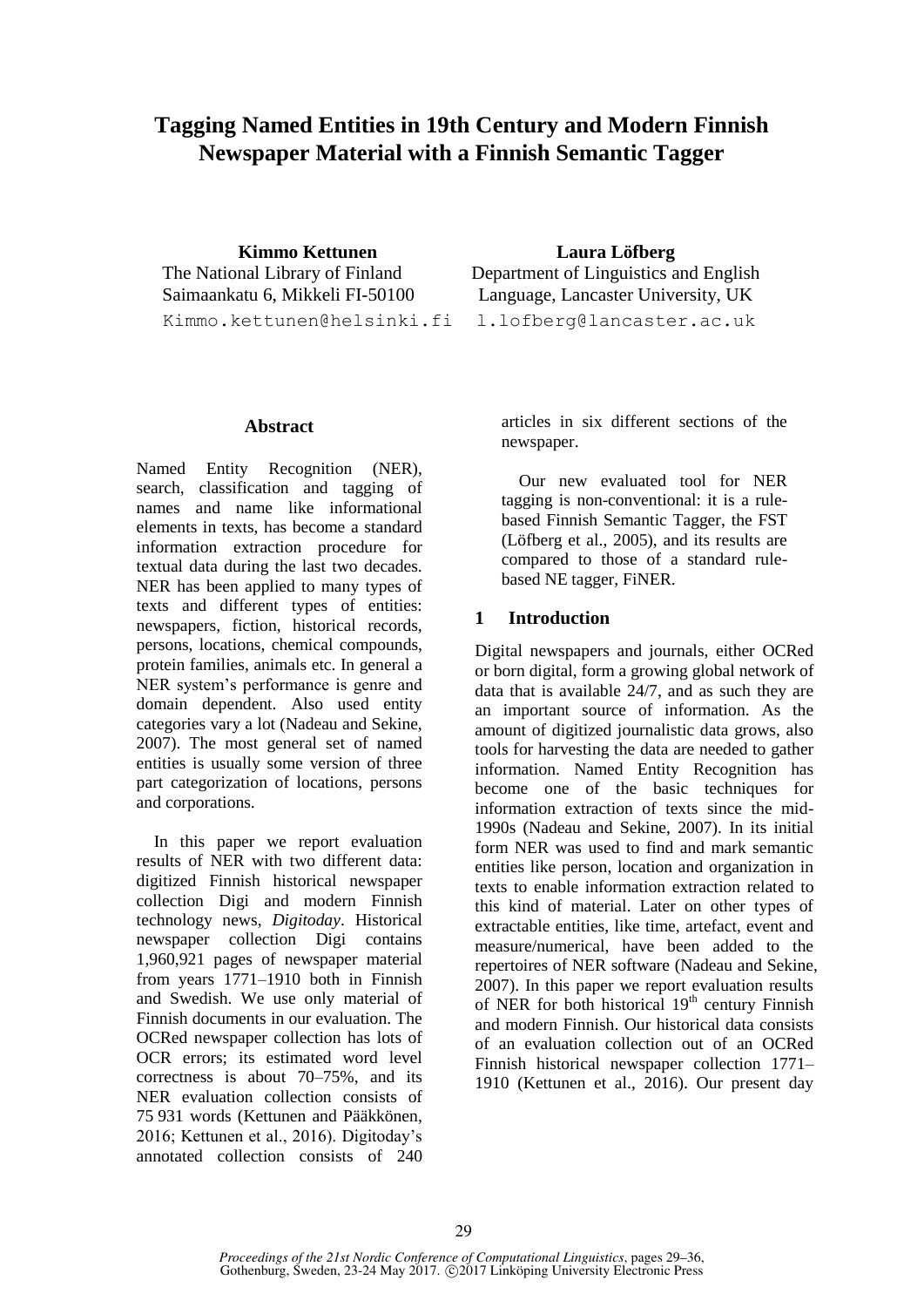Finnish evaluation collection is from a Finnish technology newspaper Digitoday<sup>1</sup>.

Kettunen et al. (2016) have reported NER evaluation results of the historical Finnish data with two tools, FiNER and ARPA (Mäkelä, 2014). Both tools achieved maximal F-scores of about 60 at best, but with many categories the results were much weaker. Word level accuracy of the evaluation collection was about 73%, and thus the data can be considered very noisy. Results for modern Finnish NER have not been reported extensively so far. Silfverberg (2015) mentions a few results in his description of transferring an older version of FiNER to a new version. With modern Finnish data F-scores round 90 are achieved. We use an older version of FiNER in this evaluation as a baseline NE tagger. FiNER is described more in Kettunen et al. (2016). Shortly described it is a rule-based NER tagger that uses morphological recognition, morphological disambiguation, gazetteers (name lists), as well as pattern and context rules for name tagging.

Along with FiNER we use a non-standard NER tool, a semantic tagger for Finnish, the FST (Löfberg et al., 2005). The FST is not a NER tool as such; it has first and foremost been developed for semantic analysis of full text. The FST assigns a semantic category to each word in text employing a comprehensive semantic category scheme (USAS Semantic Tagset, available in English<sup>2</sup> and also in Finnish<sup>3</sup>). The Finnish Semantic Tagger (the FST) has its origins in Benedict, the EU-funded language technology project from the early 2000s, the aim of which was to discover an optimal way of catering for the needs of dictionary users in modern electronic dictionaries by utilizing state-of-theart language technology of the early 2000s.

The FST was developed using the English Semantic Tagger as a model. This semantic tagger was developed at the University Centre for Corpus Research on Language (UCREL) at

 $\overline{a}$ 

Lancaster University as part of the UCREL Semantic Analysis System (USAS<sup>4</sup>) framework, and both these equivalent semantic taggers were utilized in the Benedict project in the creation of a context-sensitive search tool for a new intelligent dictionary. The overall architecture of the FST is described in Löfberg et al. (2005) and the intelligent dictionary application in Löfberg et al. (2004).

In different evaluations the FST has been shown to be capable of dealing with most general domains which appear in a modern standard Finnish text. Furthermore, although the semantic lexical resources of the tagger were originally developed for the analysis of general modern standard Finnish, evaluation results have shown that the lexical resources are also applicable to the analysis of both older Finnish text and the more informal type of writing found on the Web. In addition, the semantic lexical resources can be tailored for various domain-specific tasks thanks to the flexible USAS category system.

Lexical resources used by the FST consist of two separate lexicons: the semantically categorized single word lexicon contains 45,871 entries and the multiword expression lexicon contains 6,113 entries, representing all parts of speech.

Our aim in the paper is twofold: first we want to evaluate whether a general computational semantic tool like the FST is able to perform a limited semantic task like NER as well as dedicated NER taggers. Secondly, we try to establish the gap on NER performance of a modern Finnish tool with  $19<sup>th</sup>$  century low quality OCRed text and good quality modern newspaper text. These two tasks will inform us about the adaptability of the FST to NER in general and also its adaptability to tagging of  $19<sup>th</sup>$ century Finnish that has lots of errors.

### **2 Results for the Historical Data**

Our historical Finnish evaluation data consists of 75 931 lines of manually annotated newspaper text. Most of the data is from the last decades of  $19<sup>th</sup>$  century. Our earlier NER evaluations with this data have achieved at best F-scores of 50–60 in some name categories (Kettunen et al., 2016).

-

<sup>1</sup> https://github.com/mpsilfve/finerdata/tree/master/digitoday/ner\_test\_data \_annotatated 2

http://ucrel.lancs.ac.uk/usas/USASSemant icTagset.pdf

<sup>3</sup> https://github.com/UCREL/Multilingual-USAS/raw/master/Finnish/USASSemanticTags et-Finnish.pdf

<sup>4</sup> http://ucrel.lancs.ac.uk/usas/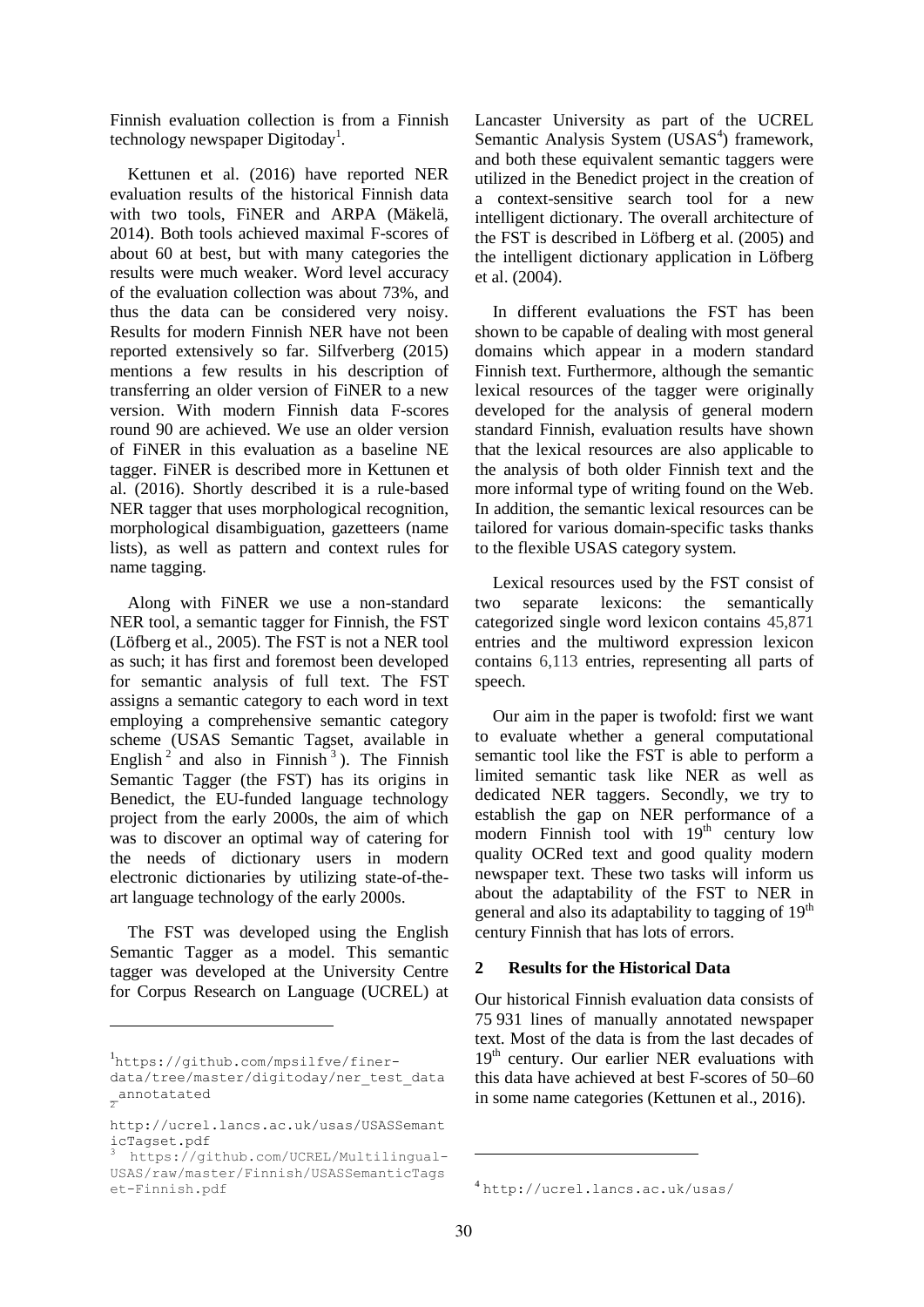We evaluated performance of the FST and FiNER using the *conlleval*<sup>5</sup> script used in Conference on Computational Natural Language Learning (CONLL). *Conlleval* uses standard measures of precision, recall and F-score, the last one defined as  $2PR/(R+P)$ , where P is precision and R recall (Manning and Schütze, 1999). Its evaluation is based on "exact-match evaluation" (Nadeau and Sekine, 2007). In this type of evaluation NER system is evaluated based on the micro-averaged F-measure (MAF) where precision is the percentage of correct named entities found by the NER software; recall is the percentage of correct named entities present in the tagged evaluation corpus that are found by the NER system. In the strict version of evaluation named entity is considered correct only if it is an exact match of the corresponding entity in the tagged evaluation corpus: a result is considered correct only if the boundaries and classification are exactly as annotated (Poibeau and Kosseim, 2001). As the FST does not distinguish multipart names with their boundaries only loose evaluation without entity boundary detection was performed with the FST.

The FST tags three different types of names: personal names, geographical names and other proper names. These are tagged with tags Z1, Z2, and Z3, respectively (Löfberg et al., 2005). Their top level semantic category in the UCREL scheme is *Names & Grammatical Words (Z),*  which are considered as closed class words (Hirst, 2009, Rayson et al., 2004). Z3 is a slightly vague category with mostly names of corporations, categories Z1 and Z2 are clearly cut.

Table 1 shows results of the FST's tagging of locations and persons in our evaluation data compared to those of FiNER. We performed two evaluations with the FST: one with the words as they are, and the other with  $w \rightarrow v$  substitution. Variation of  $w$  and  $v$  is one of the most salient features of  $19<sup>th</sup>$  century Finnish. Modern Finnish uses *w* mainly in foreign names like *Wagner*, but in  $19<sup>th</sup>$  century Finnish *w* was used frequently instead of  $\nu$  in all words. In many other respects the Finnish of late  $19<sup>th</sup>$  century does not differ

-5 too much from modern Finnish, and it can be analyzed reasonably well with computational tools that have been developed for modern Finnish (Kettunen and Pääkkönen, 2016).

| Tag                         | <b>F-score</b><br><b>FST</b> | F-<br>score<br><b>FINER</b> | Found<br>tags<br><b>FST</b> | Found<br>tags<br><b>FINER</b> |
|-----------------------------|------------------------------|-----------------------------|-----------------------------|-------------------------------|
| Pers<br>Locs<br>Pers<br>W/V | 51.1<br>56.7<br>52.2         | 58.1<br>57.5<br>N/A         | 1496<br>1253<br>1566        | 2681<br>1541<br>N/A           |
| Locs<br>W/V                 | 61.5                         | N/A                         | 1446                        | N/A                           |

Table 1. Evaluation of the FST and FiNER with loose criteria and two categories in the historical newspaper collection. W/v stands for w to v substitution in words.

Substitution of *w* with *v* decreased number of unknown words to FST with about 2% units and it has a noticeable effect on detection of locations and a small effect on persons. Overall FST recognizes locations better; their recognition with w/v substitution is almost 5 per cent points better than without substitution. FST's performance with locations outperforms that of FiNER's slightly, but FST's performance with person names is 7% points below that of FiNER. Performance of either tagger is not very good, which is expected as the data is very noisy.

It is evident that the main reason for low NER performance is the quality of the OCRed texts. If we analyze the tagged words with a morphological analyzer (Omorfi v.  $0.3<sup>6</sup>$ ), we can see that wrongly tagged words are recognized clearly worse by Omorfi than those that are tagged right. Figures are shown in Table 2.

|                                         | Locs | Pers |
|-----------------------------------------|------|------|
| The FST: right tag,<br>word unrec. rate | 5.6  | 0.06 |
| The FST: wrong tag, 44.0                |      | 33.3 |
| word unrec. rate                        |      |      |

Table 2. Percentages of non-recognized words with correctly and wrongly tagged locations and persons – Omorfi 0.3

Another indication of the effect of textual quality to tagging is comparison of amount of

-

http://www.cnts.ua.ac.be/conll2002/ner/b in/conlleval.txt, author Erik Tjong Kim Sang, version 2004-01-26

<sup>6</sup> https://github.com/flammie/omorfi. This release is from year 2016.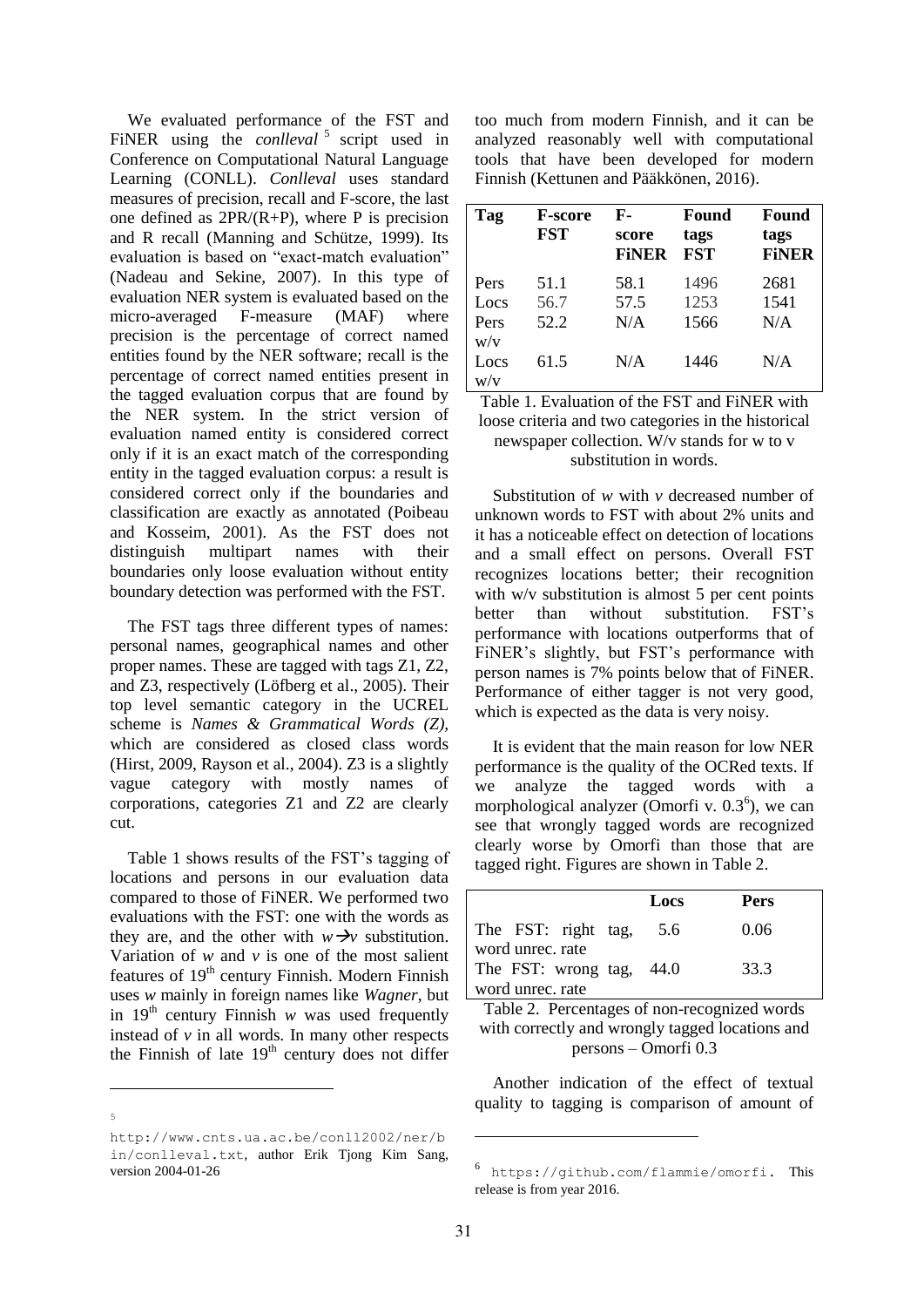tags with equal texts of different quality. We made tests with three versions of a 100,000 word text material that is different from our historical NER evaluation material but derives from the 19th century newspaper collection as well. One text version was old OCR, another manually corrected OCR version and third a new OCRed version. Besides character level errors also word order errors have been corrected in the two new versions. For these texts we did not have a gold standard NE tagged version, and thus we could only count number of NER tags in different texts. Results are shown in Table 3.

|            | Locs | Gain Pers |      | Gain     |
|------------|------|-----------|------|----------|
| Old OCR    | 1866 |           | 2562 |          |
| Manually   | 1986 | $+6.4\%$  | 2694 | $+5.2%$  |
| corrected  |      |           |      |          |
| <b>OCR</b> |      |           |      |          |
| New OCR    | 2011 | $+7.8%$   | 2879 | $+12.4%$ |

Table 3. Number of the FST tags in different quality OCR texts

As the figures show, there is a 5–12% unit increase in the number of tags, when the quality of the texts is better. Although all of the tags are obviously not right, the increase is still noticeable and suggests that improvement in text quality will also improve finding of NEs. Same kind of results were achieved in Kettunen et al. (2016) with FiNER and ARPA.

NER experiments with OCRed data in other languages show usually improvement of NER when the quality of the OCRed data has been improved from very poor to somehow better (Lopresti, 2009). Results of Alex and Burns (2014) imply that with lower level OCR quality (below 70% word level correctness) name recognition is harmed clearly. Packer et al. (2010) report partial correlation of Word Error Rate of the text and achieved NER result; their experiments imply that word order errors are more significant than character level errors. Miller et al. (2000) show that rate of achieved NER performance of a statistical trainable tagger degraded linearly as a function of word error rates. On the other hand, results of Rodriquez et al. (2012) show that manual correction of OCRed material that has 88–92% word accuracy does not increase performance of four different NER tools significantly.

As the word accuracy of the historical newspaper material is low, it would be expectable, that somehow better recognition results would be achieved, if the word accuracy was round 80–90% instead of 70–75%. Our informal tests with different quality texts suggest this, too, as do the distinctly different unrecognition rates with rightly and wrongly tagged words.

Ehrmann et al. (2016) suggest that application of NE tools on historical texts faces three challenges: i) noisy input texts, ii) lack of coverage in linguistic resources, and iii) dynamics of language. In our case the first obstacle is the most obvious, as was shown. Lack of coverage in linguistic resources e.g. in the form of missing old names in the lexicons of the NE tools is also a considerable source of errors in our case, as our tools are made for modern Finnish. With dynamics of language Ehrmann et al. refer to different rules and conventions for the use of written language in different times. In this respect late  $19<sup>th</sup>$  century Finnish is not that different from current Finnish, but obviously also this can affect the results and should be studied more thoroughly.

## **3 Results of the FST and FiNER for the Digitoday Data**

Our second evaluation data is modern Finnish, texts of a technology and business oriented web newspaper, *Digitoday*. NE tagged Digitoday data  $\frac{7}{1}$  has been classified to eight different content sections according to the web publication (http://www.digitoday.fi/). Two sections, *Opinion* and *Entertainment*, have been left out of the tagged data. Each content section has 15–40 tagged files (altogether 240 files) that comprise of articles, one article in each file. The content sections are *yhteiskunta* (Society), *bisnes* (Business), *tiede ja teknologia* (Science and technology), *data*, *mobiili* (Mobile), *tietoturva* (Data security), *työ ja ura* (Job and career) and *vimpaimet* (Gadgets) We included first 20 articles of each category's tagged data in the evaluation. *Vimpaimet* had only 15 files, which were all included in the data. Each evaluation data set includes about 2700–4100 lines of text,

 $\overline{a}$ 

https://github.com/mpsilfve/finerdata/tree/master/digitoday/ner\_test\_data \_annotatated.

Data was collected on the first week of October and November 2016 in two parts.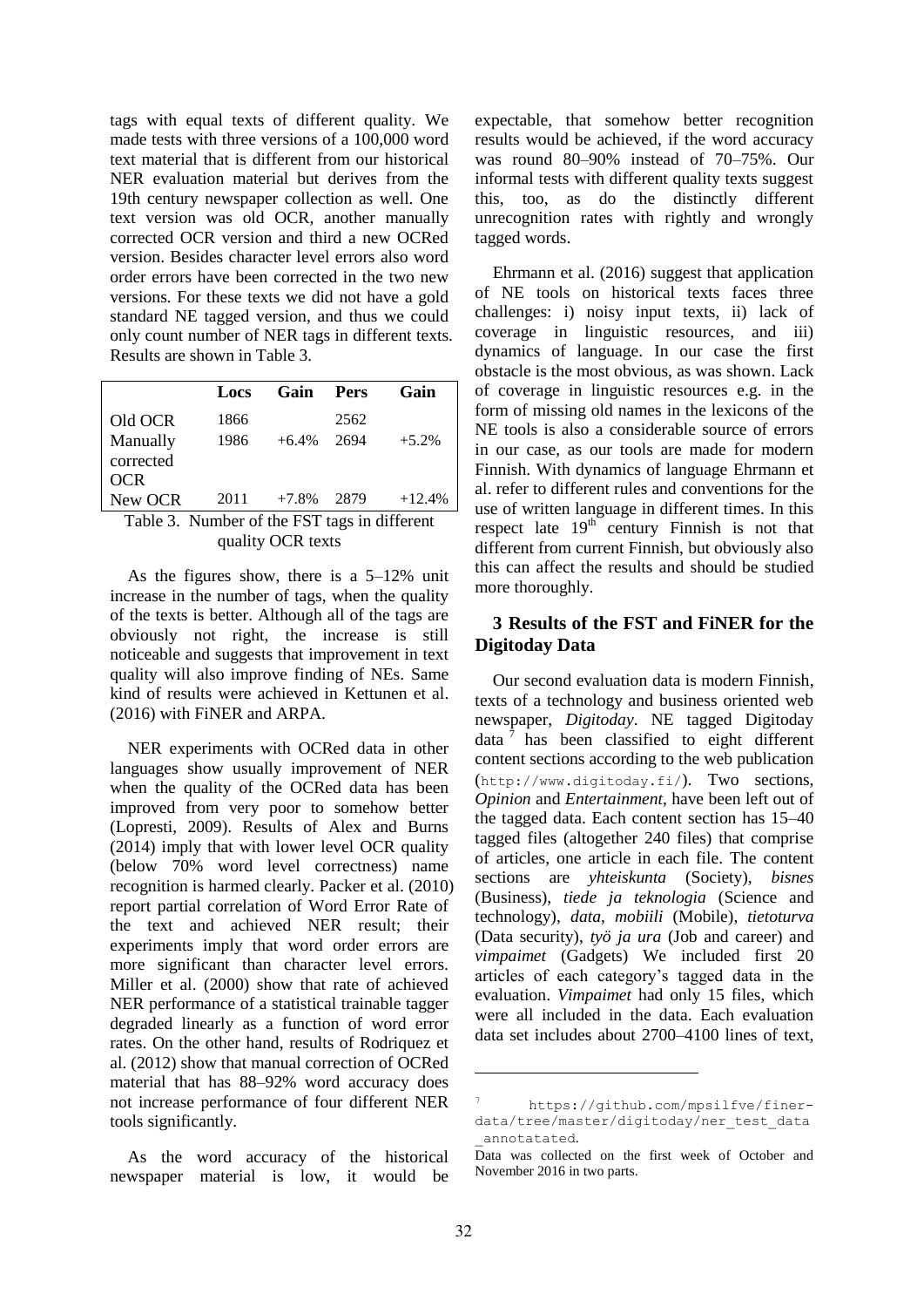altogether 31 100 lines with punctuation. About 64% of the evaluation data available in the Github repository was utilized in our evaluation – 155 files out of 240. Structure of the tagged files was simple; they contained one word per line and possibly a NER tag. Punctuation marks were tokenized on lines of their own. The resulting individual files had a few tags like <paragraph> and <headline>, which were removed. Also dates of publishing were removed.

Table 4 shows evaluation results of the eight sections of the Digitoday data with the FST and FINER section-by-section. Table 5 shows combined results of the eight sections and Figure 1 shows combined results graphically.

|                        | F-score<br><b>FST</b> | F-score<br><b>FINER</b> | Diff. FINER<br>vs. the FST's<br><b>F-scores</b> | Found<br>tags FST | Found<br><b>Tags FiNER</b> |
|------------------------|-----------------------|-------------------------|-------------------------------------------------|-------------------|----------------------------|
| <b>Business</b>        |                       |                         |                                                 |                   |                            |
| Persons                | 50.00                 | 58.93                   | $+8,93$                                         | 39                | 67                         |
| Locations              | $\overline{67.14}$    | 76.47                   | $+9,33$                                         | $\overline{82}$   | 78                         |
| Corporations           | 31.27                 | 65.89                   | $+34,62$                                        | 69                | 214                        |
| <b>Society</b>         |                       |                         |                                                 |                   |                            |
| Persons                | 50.00                 | 59.86                   | $+9,86$                                         | 40                | 79                         |
| Locations              | 78.26                 | 81.63                   | $+3,37$                                         | 146               | 138                        |
| Corporations           | 34.65                 | 62.56                   | $+27,91$                                        | $\overline{57}$   | 166                        |
| <b>Scitech</b>         |                       |                         |                                                 |                   |                            |
| Persons                | 56.67                 | 43.96                   | $-12,71$                                        | $\overline{32}$   | 63                         |
| Locations              | 57.14                 | 57.41                   | $+0.27$                                         | 41                | $\overline{51}$            |
| Corporations           | 42.49                 | 61.93                   | $+19,44$                                        | 88                | 167                        |
| <b>Data</b>            |                       |                         |                                                 |                   |                            |
| Persons                | 56.00                 | 32.26                   | $-23,74$                                        | 29                | 72                         |
| Locations              | 64.58                 | 67.42                   | $+2,84$                                         | 58                | 51                         |
| Corporations           | 23.85                 | 59.21                   | $+35,36$                                        | 60                | 119                        |
| <b>Mobile</b>          |                       |                         |                                                 |                   |                            |
| Persons                | 40.00                 | 52.78                   | $+12,78$                                        | 20                | $\overline{52}$            |
| Locations              | 70.77                 | 68.49                   | $-2,28$                                         | $\overline{38}$   | 46                         |
| Corporations           | 50.73                 | 62.07                   | $+11,34$                                        | 139               | 231                        |
| <b>Work and career</b> |                       |                         |                                                 |                   |                            |
| Persons                | 71.00                 | 72.65                   | $+1,65$                                         | 79                | 113                        |
| Locations              | 68.09                 | 76.09                   | $+8,00$                                         | $\overline{51}$   | 49                         |
| Corporations           | 48.67                 | 74.64                   | $+25,97$                                        | 71                | 151                        |
| <b>Data security</b>   |                       |                         |                                                 |                   |                            |
| Persons                | 40.65                 | 46.71                   | $+6,06$                                         | 47                | 91                         |
| Locations              | 83.05                 | 83.93                   | $+0,88$                                         | 66                | 60                         |
| Corporations           | 29.70                 | 39.08                   | $+9,38$                                         | 60                | 119                        |
| <b>Gadgets</b>         |                       |                         |                                                 |                   |                            |
| Persons                | 84.62                 | 50.00                   | $-34,62$                                        | 13                | $\overline{35}$            |
| Locations              | 48.28                 | 66.67                   | $+18,39$                                        | 19                | 20                         |
| Corporations           | 57.87                 | 68.29                   | $+10,42$                                        | 90                | 142                        |

Table 4**.** Results of FiNER and the FST with Digitoday's data section-by-section

| <b>Sections combined</b> | <b>F-score FST</b> | <b>F-score</b> | Diff. FiNER vs.       | Found    | Found      |
|--------------------------|--------------------|----------------|-----------------------|----------|------------|
|                          |                    | <b>FINER</b>   | <b>FST's F-scores</b> | tags FST | tags FiNER |
| Persons                  | 56.15              | 55.39          | $-0.76$               | 299      | 572        |
| Locations                | 70.77              | 74.58          | $+3.81$               | 501      | 493        |
| Corporations             | 40.11              | 62.56          | $+22.45$              | 634      | 1309       |
| Total for the eight      |                    |                |                       | 1434     | 2374       |
| sections                 |                    |                |                       |          |            |

Table 5. Combined results of all Digitoday's sections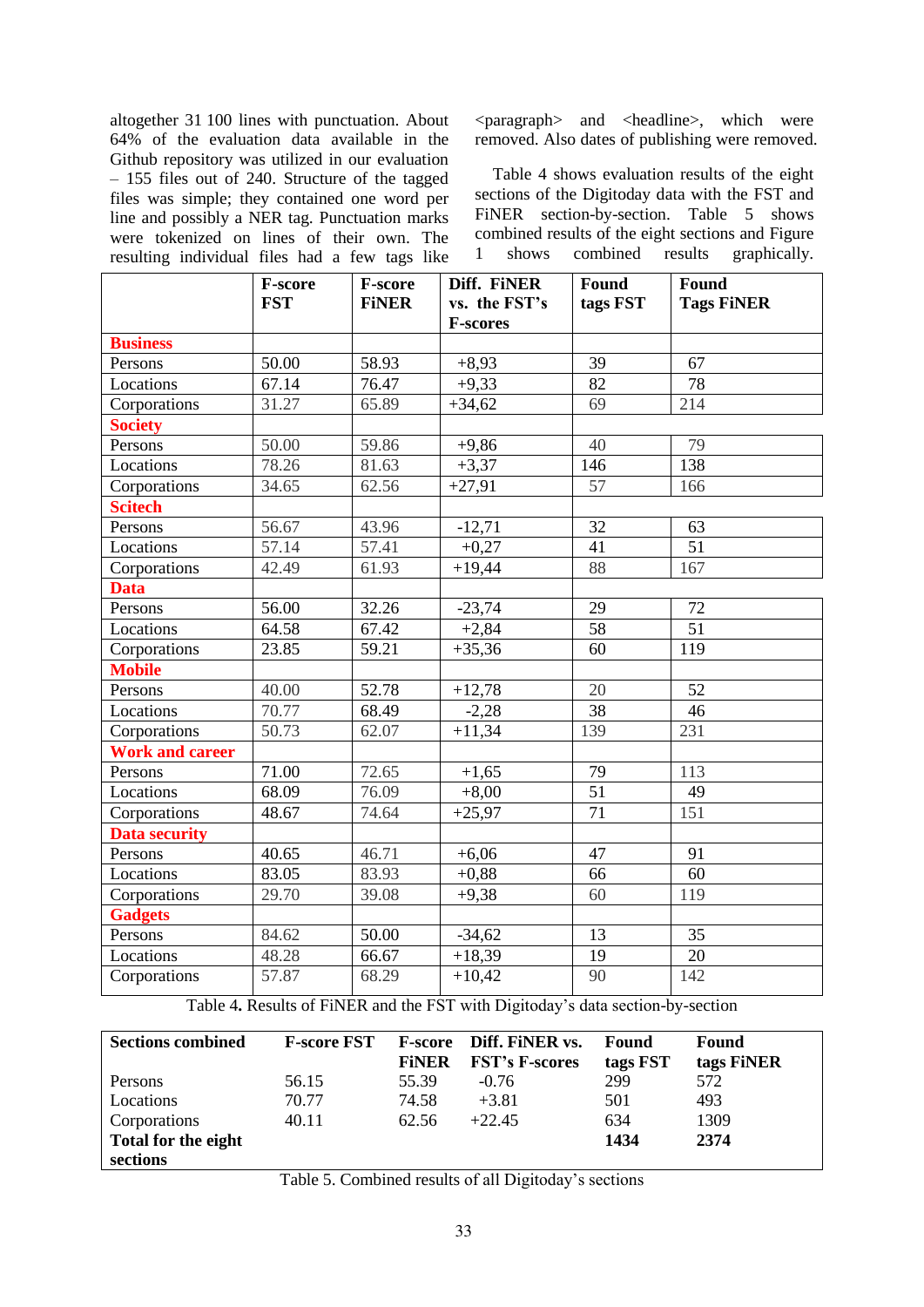

Figure 1.Combined results of all Digitoday's sections

FiNER achieves best F-scores in most of Digitoday's sections. Out of all the 24 cases, FiNER performs better in 20 cases and the FST in four. The FST performs worst with corporations, but differences with locations compared to FiNER are small. Performance differences with persons between FiNER and the FST are also not that great, and the FST performs better than FiNER in three of the sections.

Both taggers find locations best and quite evenly in all the Digitoday's sections. Persons are found varyingly by both taggers, and section wise performance is uneven. Especially bad they are found in the Data and Data security sections. One reason for FiNER's bad performance in this section is that many products are confused to persons. In Business and Society sections, persons are found more reliably. One reason for the FST's varying performance with persons is variance of section-by-section usage of Finnish and non-Finnish person names. In some sections mainly Finnish persons are discussed and in some sections mainly foreign persons. The FST recognizes Finnish names relatively well, but it does not cover foreign names as well. The morphological analyzer's components in the FST are also lexically quite old, which shows in some lacking name analyses, such as *Google, Facebook, Obama*, *Twitter,* if the words are in inflected forms.

### **4 Discussion**

We have shown in this paper results of NE tagging of both historical OCRed Finnish and modern digital born Finnish with two tools, FiNER and a Finnish Semantic Tagger, the FST. FiNER is a dedicated rule-based NER tool for Finnish, but the FST is a general lexicon-based semantic tagger.

We set a twofold task for our evaluation. Firstly we wanted to compare a general computational semantics tool the FST to a dedicated NE tagger in named entity search. Secondly we wanted to see, what is the approximate decrease in NER performance of modern Finnish taggers, when they are used with noisy historical Finnish data. Answer to the first question is clear: the FST performs mostly as well as FiNER with persons and locations in modern data. With historical data FiNER outperforms the FST with persons; with locations both taggers perform equally. Corporations were not evaluated in the historical data. In Digitoday's data FiNER was clearly better than FST with corporations.

Answer to our second question is more ambiguous. With historical data both taggers achieve F-scores round 57 with locations, the FST  $61.5$  with  $w/v$  substitution. With Digitoday's data F-scores of 70–74.5 are achieved, and thus there is 9–16% point difference in the performance. With persons FiNER's score with both data are quite even in average. It would be expectable, that FiNER performed better with modern data. Some sections of Digitoday data (S*citech, Data, Data Security*) are performing clearly worse than others, and FiNER's performance only in *Work and Career* is on expectable level. It is possible that section wise topical content has some effect in the results. The FST's performance with persons is worst with historical data, but with Digitoday's data it performs much better.

Technology behind FST is relatively old, but it has a sound basis and a long history. Since the beginning of the 1990s and within the framework of several different projects, the UCREL team has been developing an English semantic tagger, the EST, for the annotation of both spoken and written data with the emphasis on general language. The EST has also been redesigned to create a historical semantic tagger for English.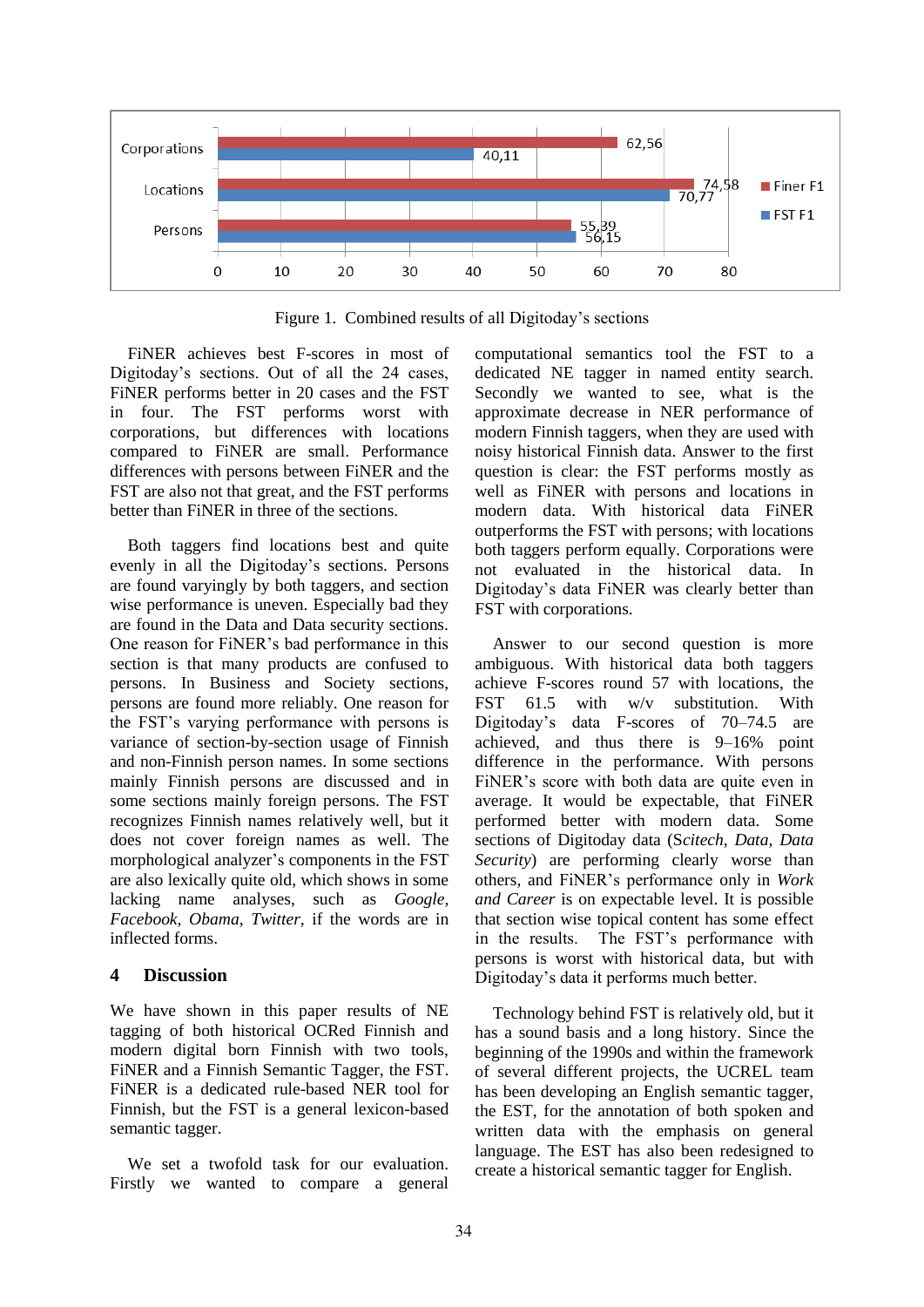To show versatility of the UCREL semantic tagger approach, we list a few other computational analyses where the EST has been applied to:

- stylistic analysis of written and spoken English

- analysis and standardization of SMS spelling variation,

- analysis of the semantic content and persuasive composition of extremist media,

- corpus stylistics,

- discourse analysis,
- ontology learning,
- phraseology,
- political science research,
- sentiment analysis, and
- deception detection.

More applications are referenced on UCREL's web pages (http://ucrel.lancs.ac.uk/usas/; http://ucrel.lancs.ac.uk/wmatrix/#apps).

As can be seen from the list, the approach taken in UCREL that is also behind the FST is robust with regards to linguistic applications. Based on our results with both historical and modern Finnish data, we believe that the EST based FST is also a relevant tool for named entity recognition. It is not optimal for the task in its present form, as it lacks e.g. disambiguation of ambiguous name tags at this stage<sup>8</sup>. On the other hand, the FST's open and well documented semantic lexicons are adaptable to different tasks as they can be updated relatively easily. The FST would also benefit from an updated open source morphological analyzer. Omorfi<sup>9</sup>, for example, would be suitable for use, as it has a comprehensive lexicon of over 400 000 base forms. With an up-to-date Finnish morphological analyzer and disambiguation tool the FST would yield better NER results and in the same time it would be a versatile multipurpose semantical analyzer of Finnish.

Overall our results show that a general semantic tool like the FST is able to perform in a restricted semantic task of name recognition almost as well as a dedicated NE tagger. As NER

 $\overline{a}$ 

is a popular task in information extraction and retrieval, our results show that NE tagging does not need to be only a task of dedicated NE taggers, but it can be performed equally well with more general multipurpose semantic tools.

#### **Acknowledgments**

Work of the first author is funded by the EU Commission through its European Regional Development Fund, and the program Leverage from the EU 2014–2020.

### **References**

- Maud Ehrmann, Giovanni Colavizz, Yannick Rochat, and Frédéric Kaplan. 2016. Diachronic Evaluation of NER Systems on Old Newspapers. In Proceedings of the 13th Conference on Natural Language Processing (KONVENS 2016), 97–107. https://www.linguistics.rub.de/ konvens16/pub/13\_konvensproc.pd f
- Graeme Hirst. 2009. Ontology and the Lexicon. ftp://ftp.cs.toronto.edu/pub/gh/Hirst-Ontol-2009.pdf
- Kimmo Kettunen and Tuula Pääkkönen. 2016. Measuring Lexical Quality of a Historical Finnish Newspaper Collection – Analysis of Garbled OCR Data with Basic Language Technology Tools and Means. *LREC 2016, Tenth International Conference on Language Resources and Evaluation*. http://www.lrecconf.org/proceedings/lrec2016/p df/17\_Paper.pdf.
- Kimmo Kettunen, Eetu Mäkelä, Juha Kuokkala, Teemu Ruokolainen and Jyrki Niemi. 2016. Modern Tools for Old Content - in Search of Named Entities in a Finnish OCRed Historical Newspaper Collection 1771-1910. Krestel, R., Mottin, D. and Müller, E. (eds.), *Proceedings of Conference "Lernen, Wissen, Daten, Analysen", LWDA* 2016, http://ceurws.org/Vol-1670/
- Laura Löfberg, Jukka-Pekka Juntunen, Asko Nykänen, Krista Varantola, Paul Rayson and Dawn Archer. 2004. Using a semantic tagger as dictionary search tool. In 11th EURALEX (European Association for Lexicography) International Congress Euralex 2004: 127– 134.

<sup>&</sup>lt;sup>8</sup> Many lexicon entries contain more senses than one. and these are arranged in perceived frequency order. For example, it is common in Finnish that a name of location is also a family name.

<sup>9</sup> https://github.com/flammie/omorfi